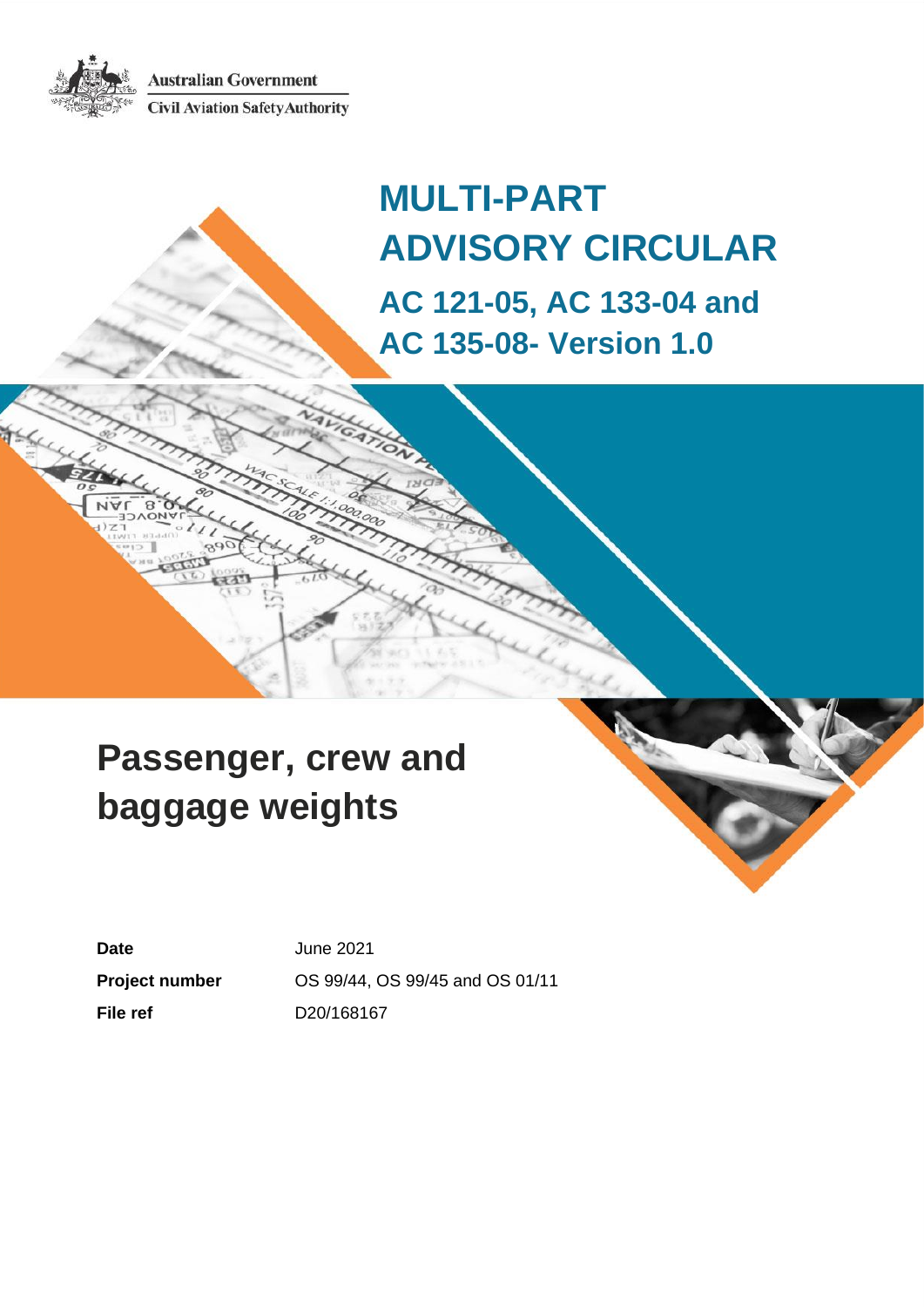Advisory circulars are intended to provide advice and guidance to illustrate a means, but not necessarily the only means, of complying with the Regulations, or to explain certain regulatory requirements by providing informative, interpretative and explanatory material.

**Advisory circulars should always be read in conjunction with the relevant regulations.**

# Audience

This advisory circular (AC) applies to:

• Australian operators of aircraft regulated by the flight operation regulations in Parts 121,133 and 135 of the *Civil Aviation Safety Regulation 1998* (CASR).

## Purpose

This AC describes acceptable methods for calculating passenger, crew and checked baggage weights for an Australian air transport operator. For an operator who chooses not to use actual passenger weights or standard weights, additional options to use exposition-derived weights or passenger-declared weights are also included.

# Acknowledgement

Material in this AC has been drawn from New Zealand AC 119-4 Revision 1 (Passenger, Crew and Baggage Weights) with permission from the Civil Aviation Authority of New Zealand.

# For further information

For further information, contact CASA's Flight Standards Branch (telephone 131 757).

### **Status**

This version of the AC is approved by the Branch Manager, Flight Standards.

| Version | Date <sup>1</sup> | <b>Details</b> |
|---------|-------------------|----------------|
| ∣v1.0   | June 2021         | Initial AC.    |

Unless specified otherwise, all subregulations, regulations, Divisions, Subparts and Parts referenced in this AC are references to the *Civil Aviation Safety Regulations 1998* (CASR).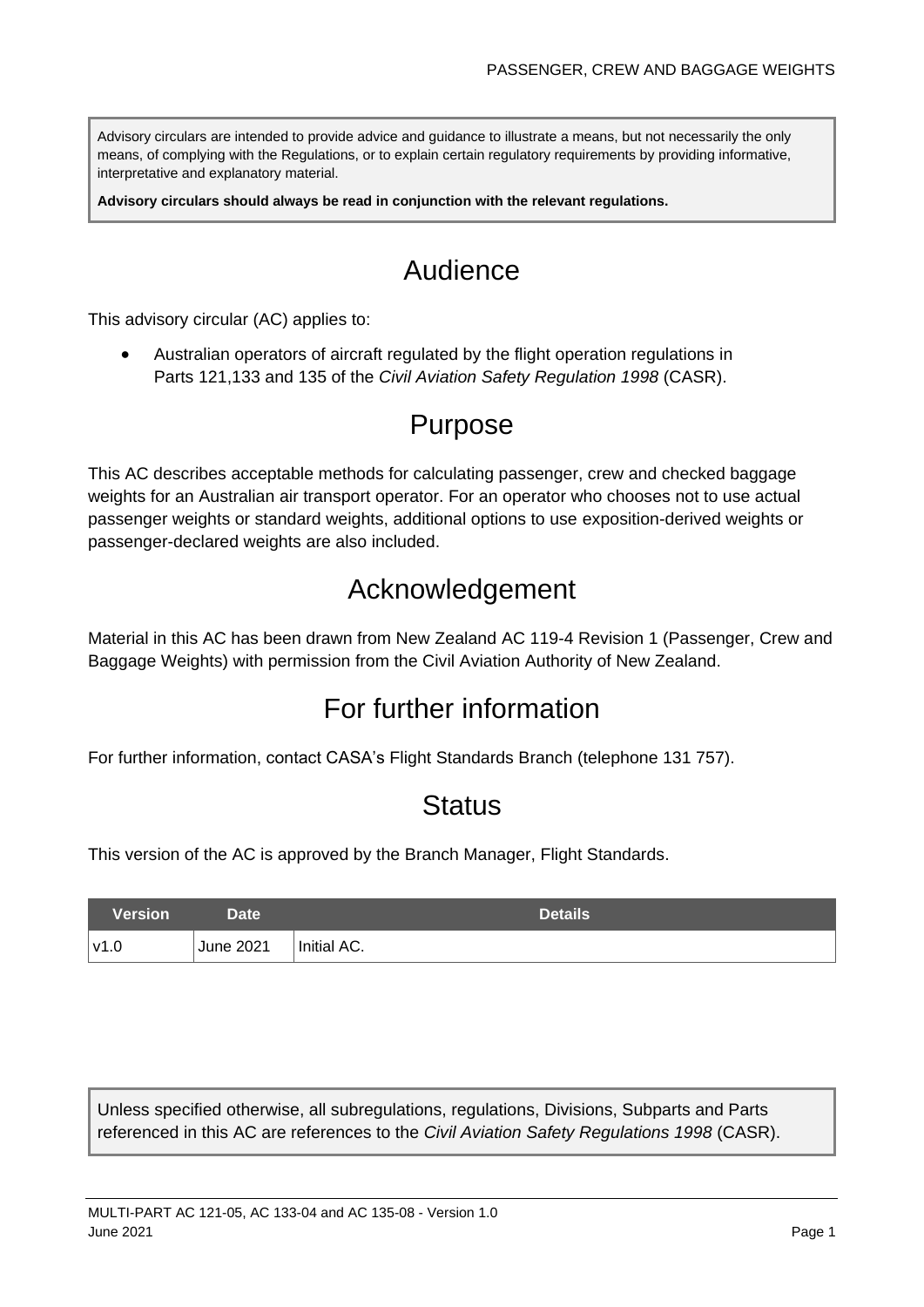# **Contents**

| 1            |                        |                     | <b>Reference material</b>                                                                      | $\mathbf{3}$   |  |  |
|--------------|------------------------|---------------------|------------------------------------------------------------------------------------------------|----------------|--|--|
|              | 1.1                    | Acronyms            |                                                                                                | 3              |  |  |
|              | 1.2                    | <b>Definitions</b>  |                                                                                                | 3              |  |  |
|              | 1.3                    | References          |                                                                                                | 5              |  |  |
| $\mathbf{2}$ |                        | <b>Introduction</b> |                                                                                                | 6              |  |  |
|              | 2.1                    | General             |                                                                                                | 6              |  |  |
|              | 2.2                    |                     | Transitioning from pre-2 December 2021 rules                                                   | $\,6$          |  |  |
| 3            |                        |                     | <b>Weight calculation considerations</b>                                                       | $\overline{7}$ |  |  |
|              | 3.1                    |                     | Part 121 operations                                                                            | $\overline{7}$ |  |  |
|              | 3.2                    |                     | Part 133 and 135 operations                                                                    | $\overline{7}$ |  |  |
|              | 3.3                    |                     | Crew member weights                                                                            | 8              |  |  |
|              | 3.4                    |                     | Considerations for passengers who clearly exceed the standard or exposition-<br>derived weight | 8              |  |  |
|              | 3.5                    |                     | Manuals, logs and records                                                                      | 8              |  |  |
|              | 3.6                    |                     | Last minute changes and offloading                                                             | 8              |  |  |
|              | 3.7                    |                     | Self-check-in terminals                                                                        | 8              |  |  |
| 4            |                        |                     | <b>Weight calculation methods</b>                                                              | 9              |  |  |
|              | 4.1                    |                     | Actual weights                                                                                 | 9              |  |  |
|              | 4.2                    |                     | Passenger-declared weights                                                                     | 9              |  |  |
|              | 4.3                    |                     | Estimated passenger weights                                                                    | 9              |  |  |
|              | 4.4                    |                     | Standard passenger weights                                                                     | 10             |  |  |
|              | 4.5                    | aircraft            | Determination of revised standard weight values for passengers for smaller                     | 11             |  |  |
|              | 4.6                    |                     | <b>Exposition-derived weights</b>                                                              | 11             |  |  |
| 5            | <b>Baggage weights</b> |                     |                                                                                                |                |  |  |
|              | 5.1                    |                     | Distinction between baggage and cargo                                                          | 13             |  |  |
|              | 5.2                    |                     | Checked baggage weights                                                                        | 13             |  |  |
|              | <b>Appendix A</b>      |                     | <b>Exposition-derived weights</b>                                                              | 14             |  |  |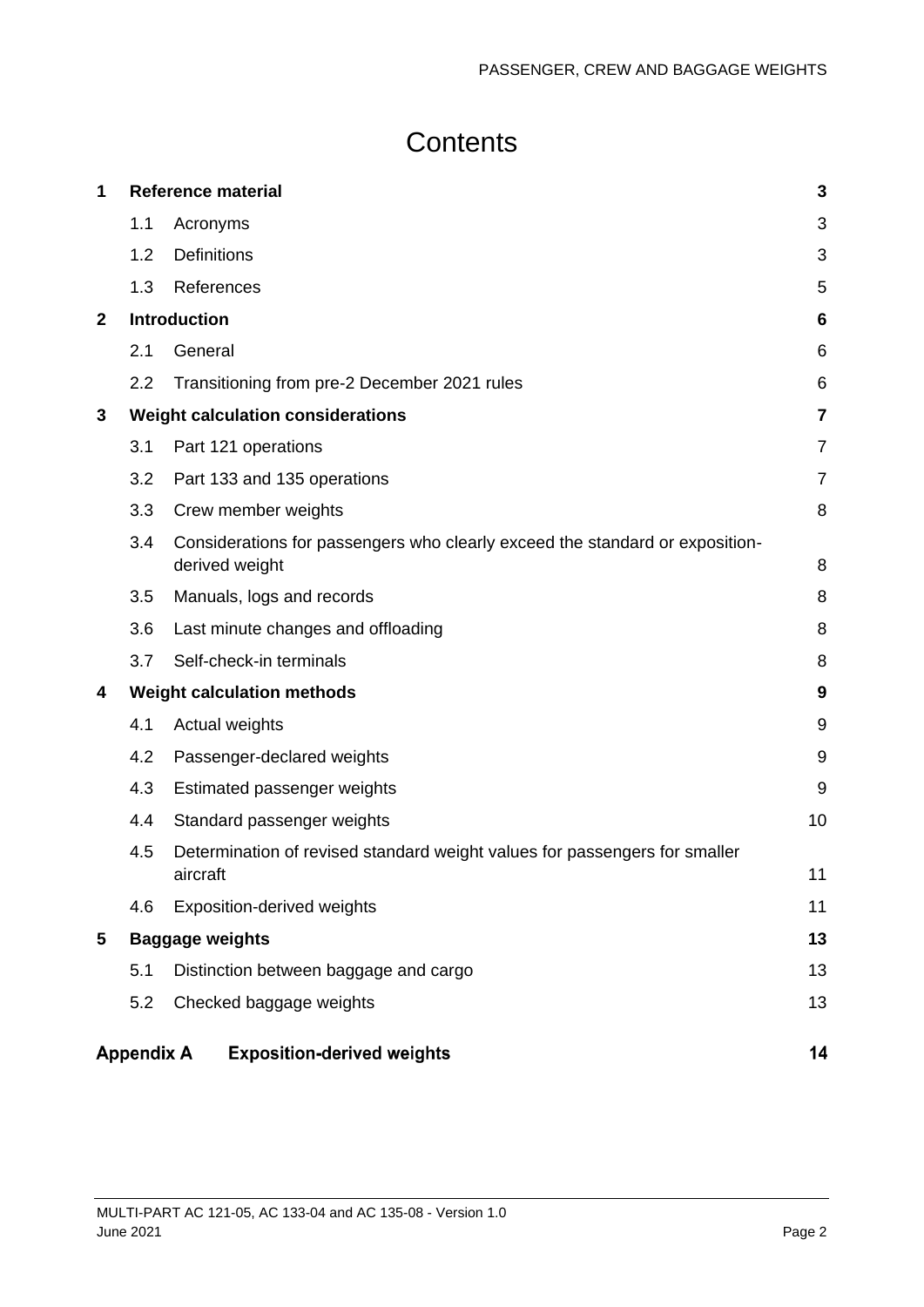# <span id="page-3-0"></span>**1 Reference material**

### <span id="page-3-1"></span>**1.1 Acronyms**

The acronyms and abbreviations used in this AC are listed in the table below.

| <b>Acronym</b> | <b>Description</b>                                   |
|----------------|------------------------------------------------------|
| AC             | advisory circular                                    |
| AHM            | <b>Airport Handling Manual</b>                       |
| AMC/GM         | acceptable means of compliance and guidance material |
| <b>ASAO</b>    | approved self-administering organisation             |
| <b>CAR</b>     | <b>Civil Aviation Regulations 1988</b>               |
| <b>CASA</b>    | Civil Aviation Safety Authority                      |
| <b>CASR</b>    | Civil Aviation Safety Regulations 1998               |
| <b>EASA</b>    | European Union Aviation Safety Agency                |
| FAA            | <b>Federal Aviation Administration</b>               |
| <b>IATA</b>    | International Air Transport Association              |
| <b>MOS</b>     | <b>Manual of Standards</b>                           |
| <b>NAA</b>     | national aviation authority                          |
| <b>PIC</b>     | pilot-in-command                                     |
| <b>SMS</b>     | safety management system                             |

### <span id="page-3-2"></span>**1.2 Definitions**

Terms that have specific meaning within this AC are defined in the table below.

| Term                       | <b>Definition</b>                                                                                                                                                                                                                                                                                                                             |
|----------------------------|-----------------------------------------------------------------------------------------------------------------------------------------------------------------------------------------------------------------------------------------------------------------------------------------------------------------------------------------------|
| actual weight              | The weight of passengers, crew or baggage determined using<br>appropriately calibrated weighing scales.                                                                                                                                                                                                                                       |
| carry-on baggage           | Baggage or personal effects taken into, or to be taken into, the<br>cabin of an aircraft, for carriage on the aircraft, by:<br>(a) a person (including a crew member of the aircraft) travelling on<br>the aircraft; or<br>(b) a member of the personnel of the operator of the aircraft on<br>behalf of a person mentioned in paragraph (a). |
| checked baggage            | Baggage or personal effects checked in by a passenger with an<br>operator, or with another person providing a check-in service for an<br>operator, as baggage or personal effects intended for carriage on<br>the aircraft on which the passenger is travelling.                                                                              |
| estimated passenger weight | The weight of a passenger, estimated by suitably trained staff of an<br>operator using a method described in the operator's exposition.                                                                                                                                                                                                       |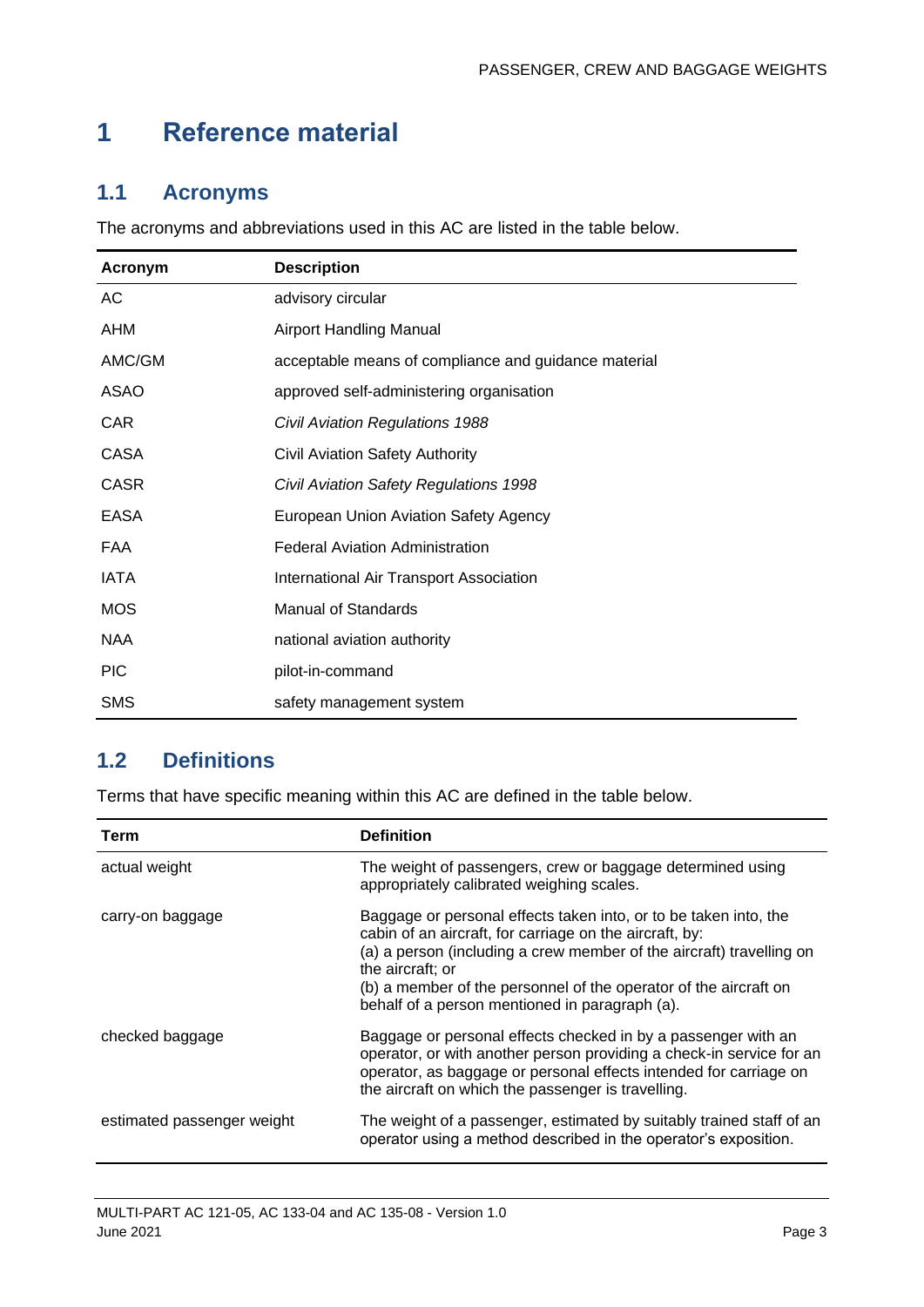| exposition                | (a) for an Australian air transport operator, means:<br>(i) the set of documents approved by CASA under regulation<br>119.075 in relation to the operator; and<br>(ii) if the set of documents is changed under regulation<br>119.085, 119.095 or 119.105, or in accordance with the<br>process mentioned in regulation 119.100—the set of<br>documents as changed; or<br>(b) for an ASAO, means:<br>(i) the set of documents approved by CASA under regulation<br>149.080 in relation to the ASAO; or<br>(ii) if the set of documents is changed under regulation<br>149.115 or 149.120, or in accordance with the process<br>mentioned in paragraph 149.340 (i)—the set of documents<br>as changed; or<br>(c) for a balloon transport operator:<br>(i) the set of documents approved by CASA under regulation<br>131.085; or<br>(ii) if the set of documents is changed under regulation<br>131.095, 131.105 or 131.115-the set of documents as<br>changed.                                                                           |
|---------------------------|-----------------------------------------------------------------------------------------------------------------------------------------------------------------------------------------------------------------------------------------------------------------------------------------------------------------------------------------------------------------------------------------------------------------------------------------------------------------------------------------------------------------------------------------------------------------------------------------------------------------------------------------------------------------------------------------------------------------------------------------------------------------------------------------------------------------------------------------------------------------------------------------------------------------------------------------------------------------------------------------------------------------------------------------|
| exposition-derived weight | Passenger, crew and carry-on baggage weight derived using a<br>weighing survey program as described in an operator's exposition.                                                                                                                                                                                                                                                                                                                                                                                                                                                                                                                                                                                                                                                                                                                                                                                                                                                                                                        |
| maximum take-off weight   | For an aircraft, means the maximum take-off weight for the aircraft<br>permitted by:<br>(a) for an aircraft that is type certificated—the flight manual for the<br>aircraft; or<br>(b) for an aircraft that is not type certificated:<br>(i) if a document, published by the manufacturer of the aircraft<br>setting out the operating limitations for the aircraft,<br>specifies a weight-that document; or<br>(ii) if the certificate of airworthiness for the aircraft specifies a<br>different weight to the weight specified in the document<br>mentioned in subparagraph (i)-the certificate of<br>airworthiness for the aircraft; or<br>(c) if no weight is specified in the document mentioned in<br>subparagraph (i) or in the certificate of airworthiness for the aircraft<br>and the aircraft is a Part 103 aircraft in relation to which a<br>statement of acceptance for the aircraft has been issued by a<br>Part 103 ASAO in accordance with regulation 103.030—the weight<br>specified in the statement of acceptance. |
| operator                  | For an aircraft, means:<br>(a) if the operation of the aircraft is authorised by an AOC, a Part<br>141 certificate or an aerial work certificate—the holder of the AOC<br>or certificate; or<br>(b) otherwise—the person, organisation or enterprise engaged in<br>aircraft operations involving the aircraft.                                                                                                                                                                                                                                                                                                                                                                                                                                                                                                                                                                                                                                                                                                                          |
| passenger-declared weight | Weight provided by a passenger on request.                                                                                                                                                                                                                                                                                                                                                                                                                                                                                                                                                                                                                                                                                                                                                                                                                                                                                                                                                                                              |
| passenger load weight     | Combined weight of passengers on board an aircraft for a flight.                                                                                                                                                                                                                                                                                                                                                                                                                                                                                                                                                                                                                                                                                                                                                                                                                                                                                                                                                                        |
| standard weight           | Passenger, crew and carry-on baggage weights prescribed in the<br>Part 121 Manual of Standards.                                                                                                                                                                                                                                                                                                                                                                                                                                                                                                                                                                                                                                                                                                                                                                                                                                                                                                                                         |
| weighing survey program   | A program that applies a statistical analysis method that<br>incorporates appropriate considerations to derive representative<br>weights for passengers, crew and carry-on baggage.                                                                                                                                                                                                                                                                                                                                                                                                                                                                                                                                                                                                                                                                                                                                                                                                                                                     |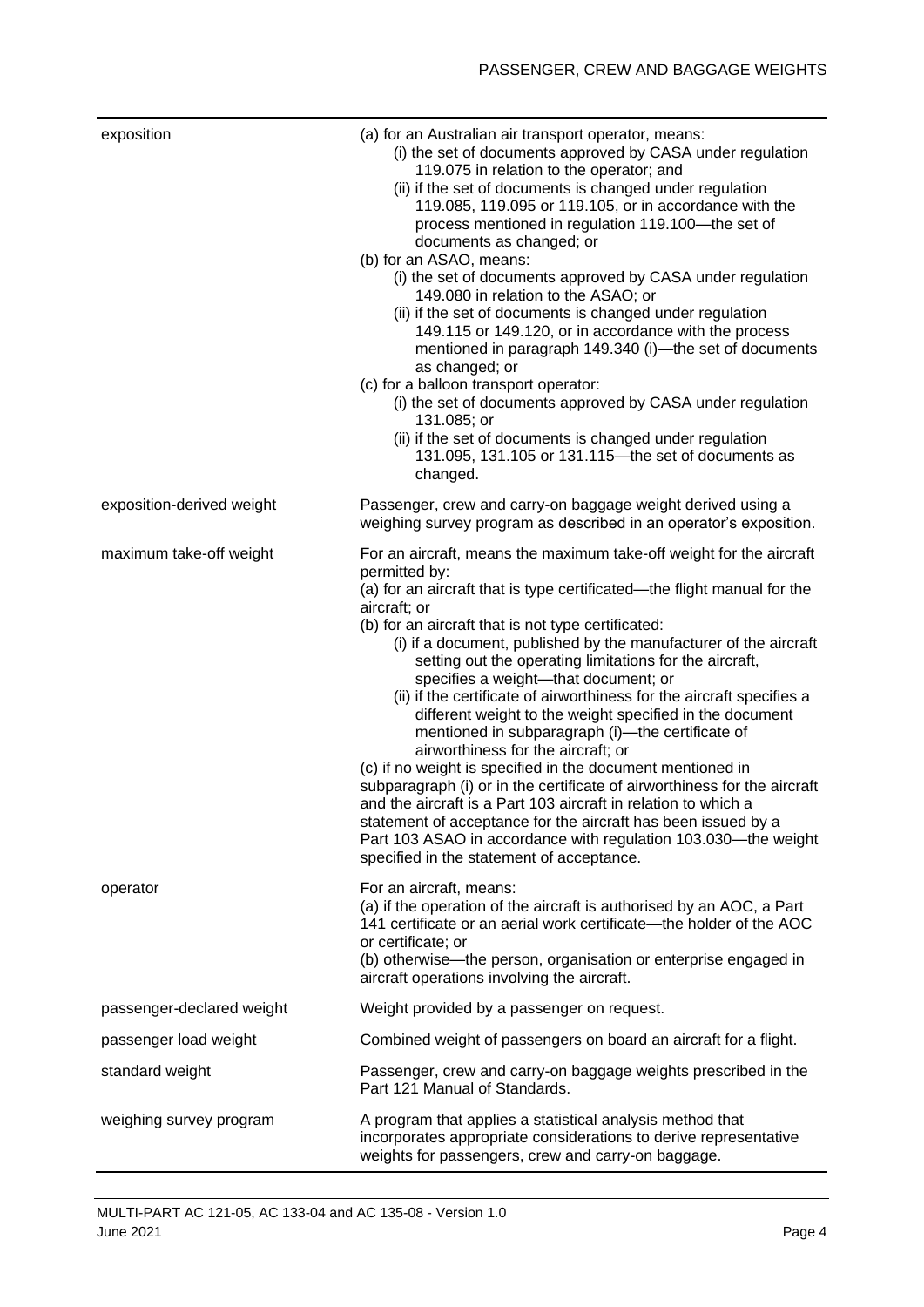### <span id="page-5-0"></span>**1.3 References**

#### **Regulations**

Regulations are available on the Federal Register of Legislation website<https://www.legislation.gov.au/>

| <b>Document</b>  | Title                                                                                         |
|------------------|-----------------------------------------------------------------------------------------------|
| Part 21 of CASR  | Certification and airworthiness requirements for aircraft and parts                           |
| Part 121 of CASR | Australian air transport operations-larger aeroplanes                                         |
| Part 121 MOS     | Part 121 (Australian air transport operations—larger aeroplanes) Manual of<br>Standards 2020  |
| Part 133 of CASR | Australian air transport operations-rotorcraft                                                |
| Part 133 MOS     | Part 133 (Australian air transport operations-rotorcraft) Manual of Standards<br>2020         |
| Part 135 of CASR | Australian air transport operations—smaller aeroplanes                                        |
| Part 135 MOS     | Part 135 (Australian air transport operations—smaller aeroplanes) Manual of<br>Standards 2020 |

#### **Other material**

| <b>Document</b>                  | Title                                                                  |  |  |  |  |  |  |
|----------------------------------|------------------------------------------------------------------------|--|--|--|--|--|--|
| CAA NZ AC 119-4                  | Passenger, Crew and Baggage Weights, Revision 1, 28 October 2005       |  |  |  |  |  |  |
| EASA R20090095.doc<br>5 May 2009 | Survey on standard weights of passengers and luggage - Final report    |  |  |  |  |  |  |
| IATA AHM 531                     | Procedure for establishing standard weights for passengers and baggage |  |  |  |  |  |  |

#### **Advisory material**

CASA's advisory circulars are available at [http://www.casa.gov.au/AC](http://www.casa.gov.au/ACs)

CASA's Civil Aviation Advisory Publications are available at [http://www.casa.gov.au/CAAP](http://www.casa.gov.au/CAAPs)

CASA's acceptable means of compliance and guidance material documents are available at <https://www.casa.gov.au/rules-and-regulations/current-rules/acceptable-means-compliance-and-guidance-material>

| <b>Document</b> | Title                                                                                                            |
|-----------------|------------------------------------------------------------------------------------------------------------------|
| Part 121 AMC/GM | Acceptable means of compliance and guidance material - Australian air<br>transport operations-larger aeroplanes  |
| Part 133 AMC/GM | Acceptable means of compliance and guidance material - Australian air<br>transport operations-rotorcraft         |
| Part 135 AMC/GM | Acceptable means of compliance and guidance material - Australian air<br>transport operations-smaller aeroplanes |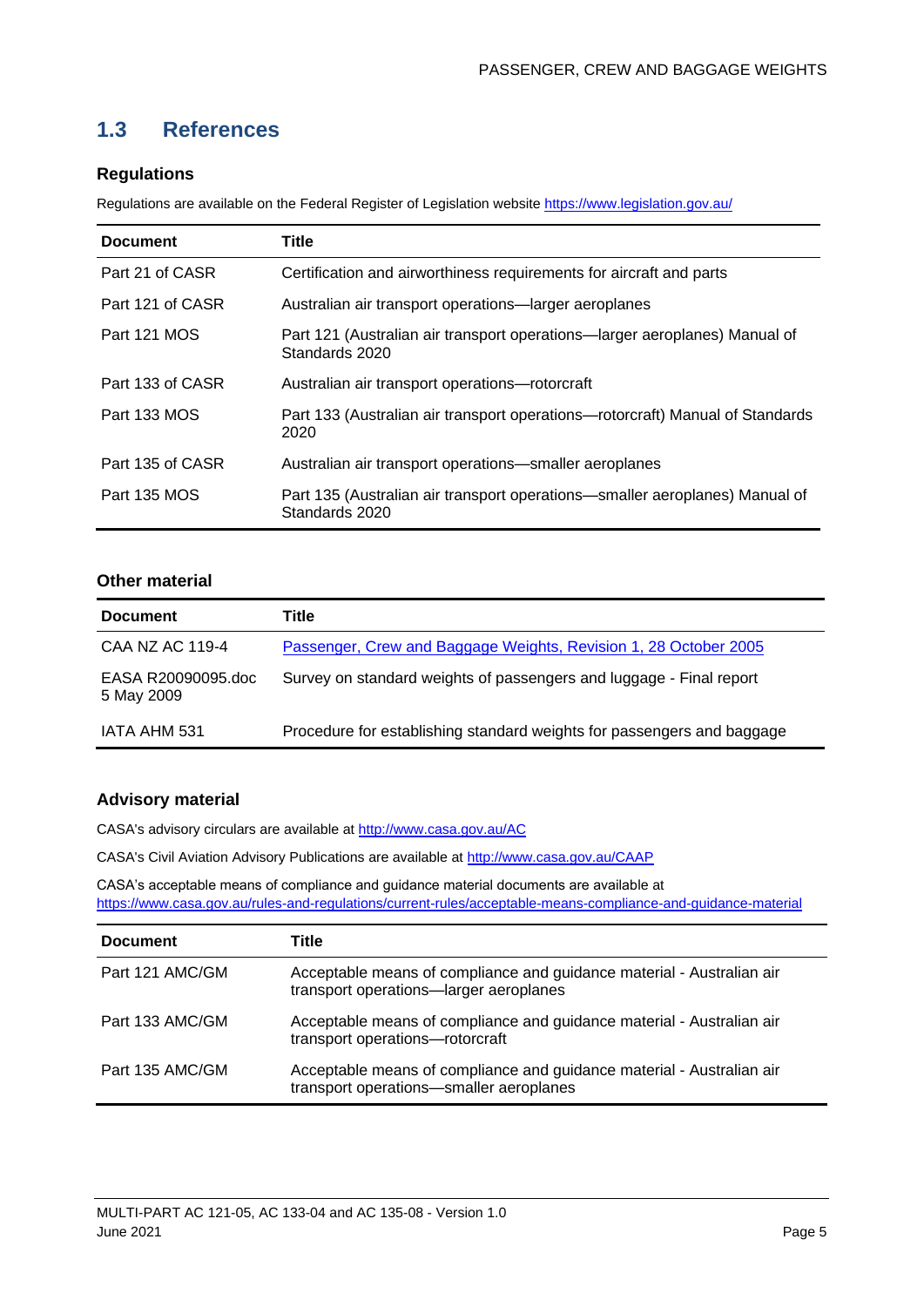# <span id="page-6-0"></span>**2 Introduction**

### <span id="page-6-1"></span>**2.1 General**

- 2.1.1 This AC describes the available options and methods for determining weights for passengers, crew and baggage relevant to each Part of the new flight operations regulations (FOR) concerned with the conduct of air transport operations (Parts 121, 133 and 135 of CASR). <sup>1</sup> Subpart J of CASR requires an operator to include, in their exposition, procedures for working out the weight of crew members and passengers (including their carry-on baggage). While Part 138 of CASR does not specifically state this requirement in the regulations, aerial work operators may adopt any of the methods described in this AC to achieve compliance with Subpart 138.J of CASR.
- 2.1.2 Methods using actual weights, passenger-declared weights, estimated weights, standard weights, and exposition-derived weights (from a weighing survey program) are provided to assist organisations to select the most appropriate procedure for their operation.
- 2.1.3 This document has been structured to assist operators identify sections relevant to their operations and to describe considerations appropriate for each type of operation and weight calculation method.

### <span id="page-6-2"></span>**2.2 Transitioning from pre-2 December 2021 rules**

- 2.2.1 It is likely that operators complying with regulatory requirements prior to the introduction of the new FOR will remain compliant with the regulations related to this AC. This is because many operators may choose to continue to use actual weights, or the standard weights, that were previously described in CAAP 235-1(1) and are now incorporated into the Part 121 MOS.
- 2.2.2 Organisations that continue to use their existing procedures based on actual or standard weight calculations, and who consider an exposition-derived weight not relevant to their operations, may not need to amend their current procedures other than to describe the process in their exposition and ensure regulatory references are updated.

<sup>1</sup> Commencing 2 December 2021.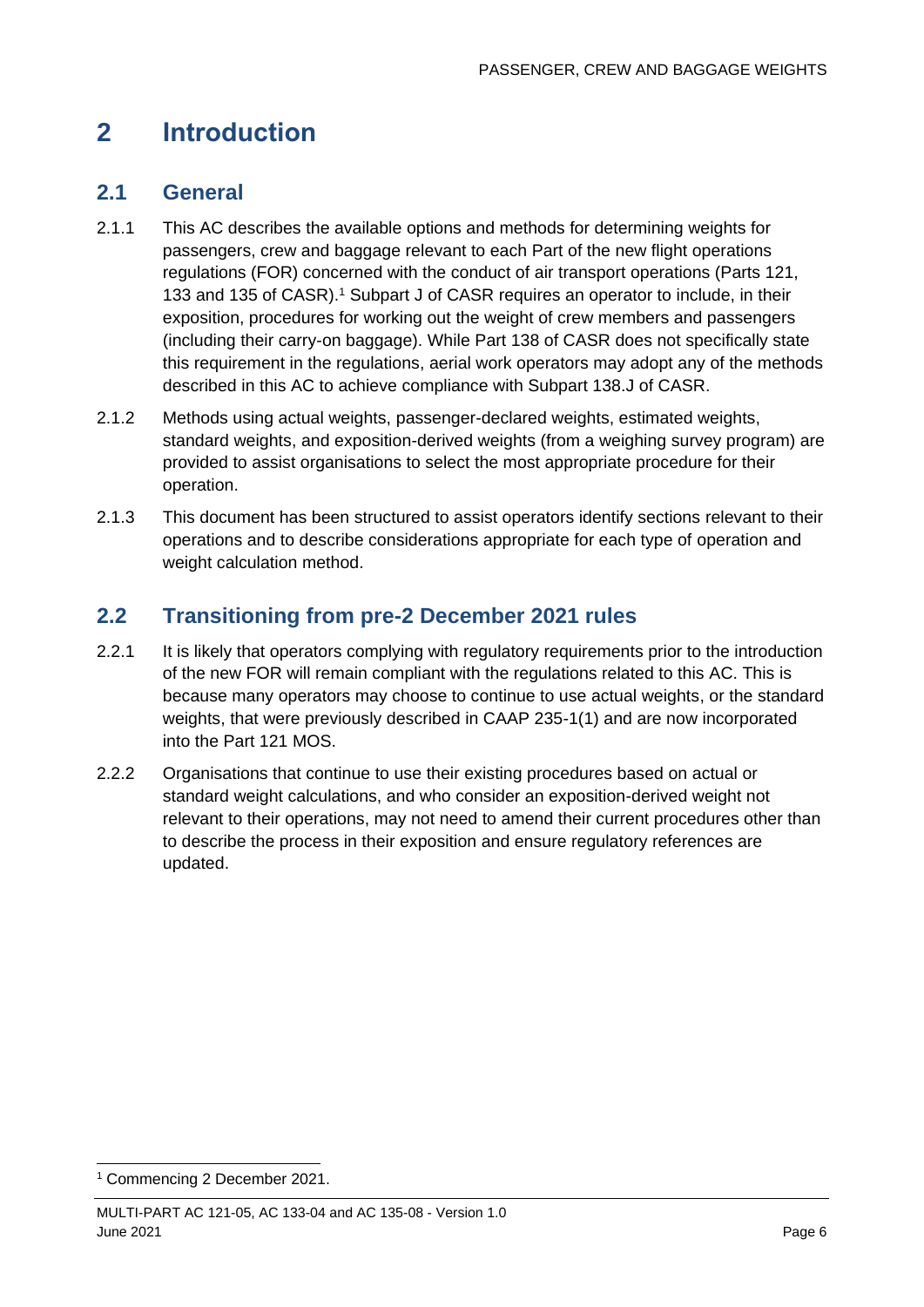## <span id="page-7-0"></span>**3 Weight calculation considerations**

3.1.1 No provision of the regulations described in this AC should be interpreted as diminishing the responsibility of the operator and pilot-in-command (PIC) to comply with the manufacturer's limitations regarding aircraft weight and balance.

### <span id="page-7-1"></span>**3.1 Part 121 operations**

- 3.1.1 Regulation 121.440 of CASR requires the operator and PIC to ensure aeroplane weight and balance limits are not exceeded by using:
	- − actual weights using appropriately calibrated weighing scales (refer to section [4.1](#page-9-1) of this AC)
	- − standard weights as prescribed in Chapter 10 of the Part 121 MOS (refer to section [4.4](#page-10-0) of this AC)

or

- exposition-derived weights from a weighing survey program, described in an operator's exposition and approved by CASA as an acceptable means of compliance (refer to section 4.6 of this AC).
- **Note**: As consulted with industry in 2020, it is CASA's intent to enable operators to use exposition-derived weights without having to obtain a specific approval. Once the legislative instrument that enables this outcome has been published, the wording of this AC will be updated to encompass that outcome.

### <span id="page-7-2"></span>**3.2 Part 133 and 135 operations**

- 3.2.1 In accordance with weight and balance limits regulations 133.350 and 135.360 of CASR require an operator to have procedures in their exposition describing the loading of a rotorcraft or aeroplane for flight.
- 3.2.2 The following methods may be used to determine the total weight of passengers:
	- actual weights using appropriately calibrated weighing scales (refer to section [4.1](#page-9-1) of this AC)
	- passenger-declared weights (refer to section [4.2](#page-9-2) of this AC)
	- estimated passenger weights (refer to section [4.3](#page-9-3) of this AC)
	- − exposition-derived weights from a weighing survey program, described in an operator's exposition and approved by CASA as an acceptable means of compliance (refer to section 4.6 of this AC).
- 3.2.3 An operator may elect to specify an alternative method in their exposition. If the exposition is being reviewed by CASA as part of an initial AOC application process, the acceptability of that alternative method would be determined as part of that process. If the operator already holds an AOC and decides to change the method in their exposition, and assuming the change was determined by the operator to **not be** a significant change, the exposition remains subject to CASA review as part of the surveillance process.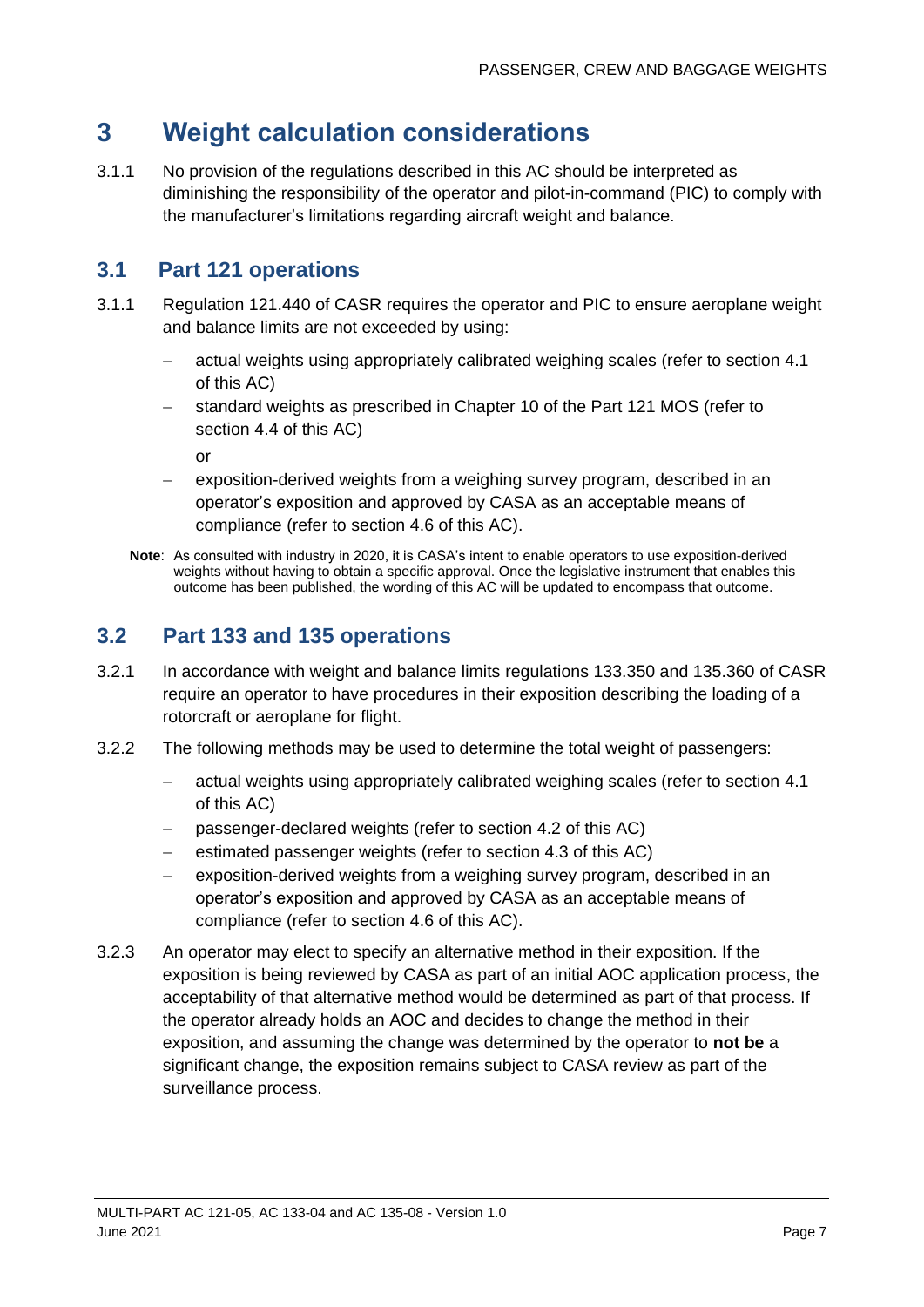### <span id="page-8-0"></span>**3.3 Crew member weights**

3.3.1 Crew member weights may be calculated using the same methods as used for passenger weight calculations.

### <span id="page-8-1"></span>**3.4 Considerations for passengers who clearly exceed the standard or exposition-derived weight**

3.4.1 Procedures should be considered to account for passengers whose actual weight is clearly greater than the passenger weight initially used in a passenger load calculation. In doing so, operators may also need to review legislation relevant to passenger privacy and human rights (not considered in this AC).

### <span id="page-8-2"></span>**3.5 Manuals, logs and records**

- 3.5.1 Prior to commencement of the flight information relating to the weight and balance of an aircraft should be made available to the PIC so they can assess the safety of the proposed flight. It is the responsibility of the operator to make this information available, and the PIC's responsibility to use the information to satisfy themselves that each flight can be conducted safely within operational limits.
- 3.5.2 The MOS of each relevant Part describes the requirements for applicable weight and balance documents for that Part.

### <span id="page-8-3"></span>**3.6 Last minute changes and offloading**

- 3.6.1 Regardless of the weight calculation method used, an operator's exposition must specify procedures for determining when a last-minute change to a load may be made, including procedures to ensure that a last-minute change to a load does not cause the aircraft to exceed its weight and balance limits.
- 3.6.2 Procedures for offloading passengers or cargo to ensure limits are not exceeded must also be described in the operator's exposition.

### <span id="page-8-4"></span>**3.7 Self-check-in terminals**

3.7.1 When used in conjunction with standard or exposition-derived weights, self-check-in terminals do not remove the onus from an operator to ensure that some form of assessment takes place. When self-check-in terminals are used for smaller Part 121 aircraft a correction process should be specified, designed to address the variation in weight caused by significant groupings of passengers travelling together whose weight falls outside the standard defined categories. One means of achieving this may be to have boarding staff trained to make this type of determination and provide them with an appropriate procedure to ensure this information is considered by the operator prior to dispatch.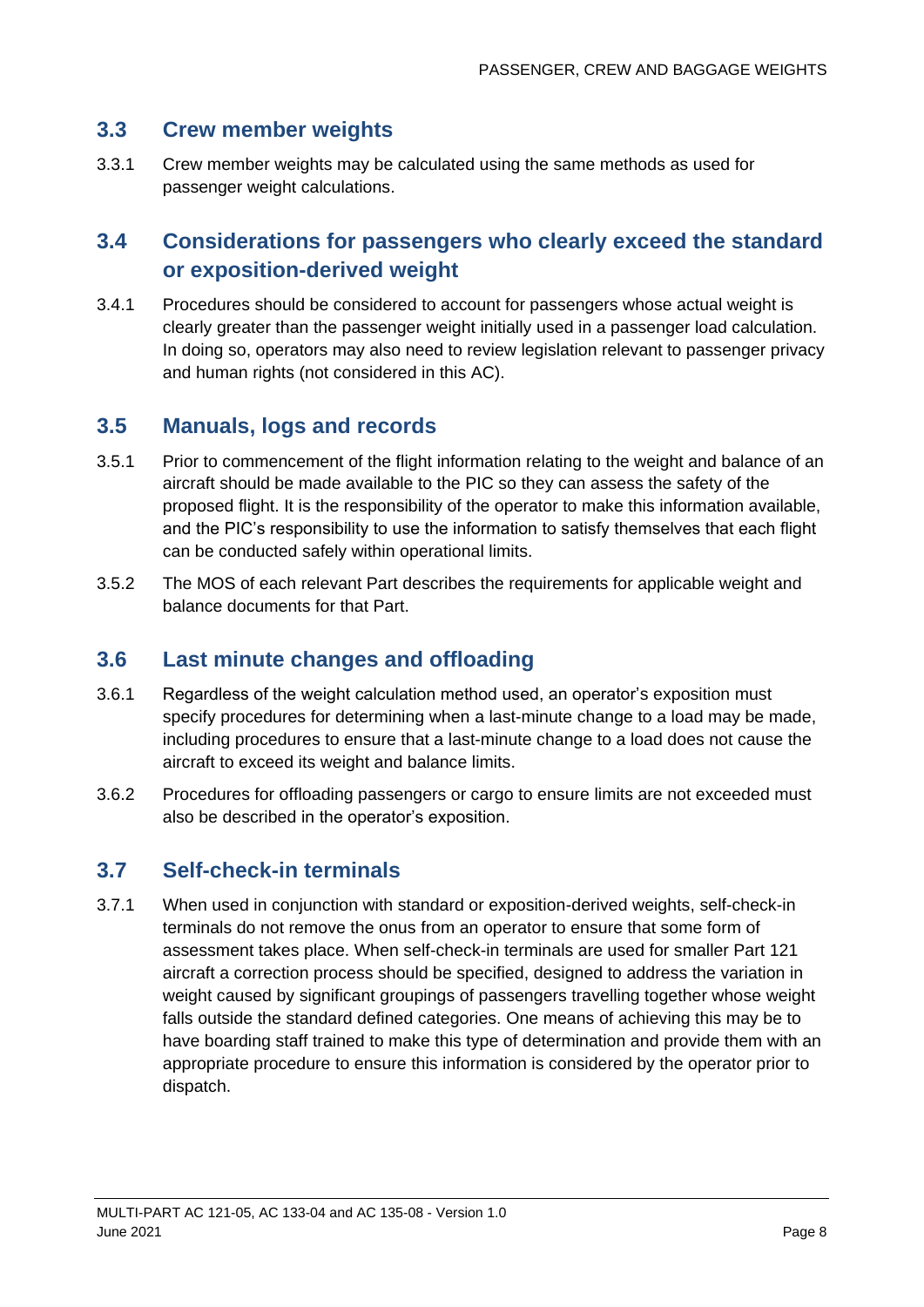# <span id="page-9-0"></span>**4 Weight calculation methods**

### <span id="page-9-1"></span>**4.1 Actual weights**

4.1.1 The use of actual weights is the most accurate method of maximising payload capacity. Appropriately calibrated weighing scales should be used. Actual weighing is more commonly used by Part 133 and 135 operators. This is, in part, due to the smaller number of passengers being carried, which makes this option less disruptive than it is for Part 121 operators.

### <span id="page-9-2"></span>**4.2 Passenger-declared weights**

- 4.2.1 Part 133 and 135 operators may find using passenger-declared weights more effective than developing a weighing survey program—required to determine exposition-derived weights—themselves. Passenger-declared weights can provide an efficient means of establishing a total passenger load weight.
- 4.2.2 Operators should have procedures to identify when passenger-declared weights are not appropriate, such as when operating close to limitations. Under these circumstances, the use of actual weights may be required to ensure limitations are not exceeded.
- 4.2.3 Passenger-declared weights have inherent inaccuracies as passengers may not know their actual weight, especially when fully dressed. An adjustment allowance should be added to any passenger-declared weight, as a factor or a fixed additional amount.

### <span id="page-9-3"></span>**4.3 Estimated passenger weights**

- 4.3.1 Operators may choose to define a method that uses estimated passenger weights which includes any carry-on baggage. Caution should be exercised in circumstances where the aircraft load is approaching maximum capacity, as this method is likely to be inappropriate.
- 4.3.2 An estimated weight could be defined as the sum of the mean weight plus one standard deviation from the mean. For example, if the weighing survey program found a mean weight of 85 kg and a standard deviation of 16 kg, then an acceptable estimated weight is 101 g.
- 4.3.3 The air operator's estimated weight procedures should address issues such as:
	- − appropriate safety margins to ensure weight and balance limitations are not exceeded
	- − who will assess individual passenger weights prior to boarding and how that assessment will be effectively carried out
	- − what training and on-going checking of staff will be in place
	- − how amendments to the weight and balance documents will be made.
- 4.3.4 Procedures should include guidance on when to use a more representative weight for passengers, and details of any such weight adjustments to be included in the weight and balance documents.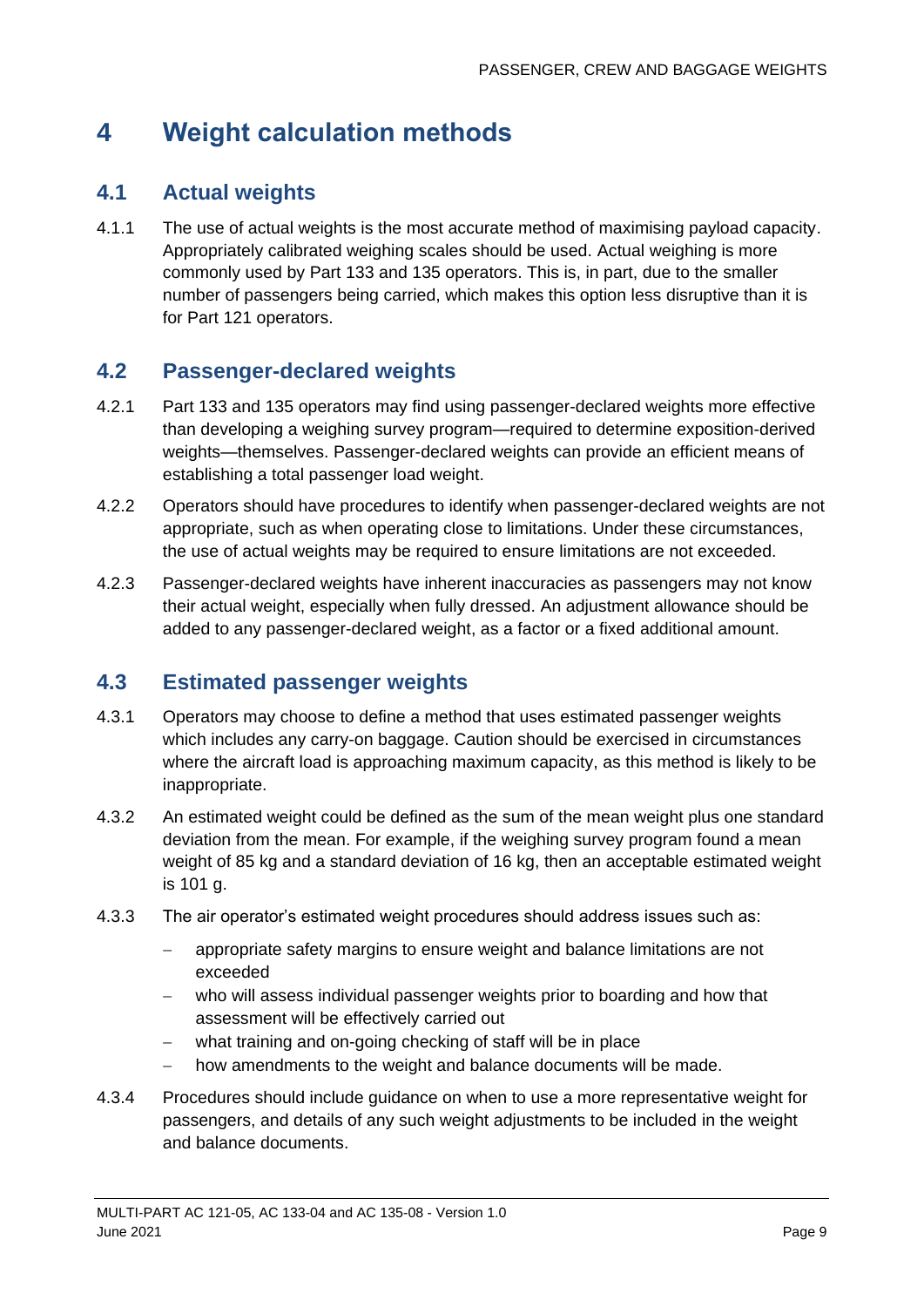- 4.3.5 Individual passenger weights can only be assessed in general terms. It is unlikely that an operator will be able to estimate an individual passenger's weight any more accurately than to the nearest 20 kg.
- 4.3.6 However, it is expected that an operator will be able to identify significant differences in weight, for example differentiate between an 85 kg passenger and a 120 kg passenger. Procedures for this estimate and how to record those occurrences for safety monitoring purposes, should be included in the operator's exposition.
- 4.3.7 When a more representative weight is applied to an individual passenger, it is unlikely to equate to their actual weight. However, it will mitigate any cumulative error that is possible when a significant number of heavier passengers travel on the same flight.

### <span id="page-10-0"></span>**4.4 Standard passenger weights**

- 4.4.1 Standard passenger weights are prescribed in Chapter 10 of the Part 121 MOS and provide a common standard of accuracy for aircraft seating capacities ranging from seven to more than 500. They have been broken down by gender and age groups to improve accuracy, as a single standard weight would have to account for the significant variability between groups.
	- **Note:** Standard weights published in the Part 121 MOS do not include carry-on baggage. An allowance of 7 kg has been established in that MOS and is in addition to the published weights.
- 4.4.2 More often standardised passenger weights are used in larger aircraft operations where weighing individual passengers would impose significant delays. Standardised weights assume that the individual weights of all passengers will equate to a mean passenger weight consistent with the standard weight used.
- 4.4.3 When using a standard passenger weight, the discrepancy between the actual passenger load weight and the calculated passenger load weight may cause aircraft weight limitations to be exceeded. This discrepancy becomes more significant as the size of the aircraft, and therefore the seating capacity, reduces. In such circumstances, the operator should describe procedures that identify the risk of exceeding limits and ensure an effective response is implemented.
- 4.4.4 For example, if a standard weight of 77 kg per passenger was used in a 12-seat aircraft instead of actual weights, the statistical probability of overloading the aircraft is as high as 25%. This probability diminishes to 0.0014% if the same standard weight of 77 kg is used on a 400-seat aircraft. For this reason, no provision is made for the use of standard weights in aircraft with less than seven seats. Load calculations for these aircraft should be made using actual weights by weighing all occupants and baggage.
- 4.4.5 As part of an ongoing process to have an up-to-date standard passenger weight, regular reviews of passenger weights should be conducted, such as described by the International Air Transport Association's (IATA) guidelines for conducting passenger weight surveys<sup>2</sup>.
- 4.4.6 In consultation with operators, CASA may conduct research or surveys of passenger weights when there is sufficient evidence to indicate a significant variation has occurred.

<sup>2</sup> IATA Airport Handling Manual AHM 531- Procedure for Establishing Standard Weights for Passengers and Baggage.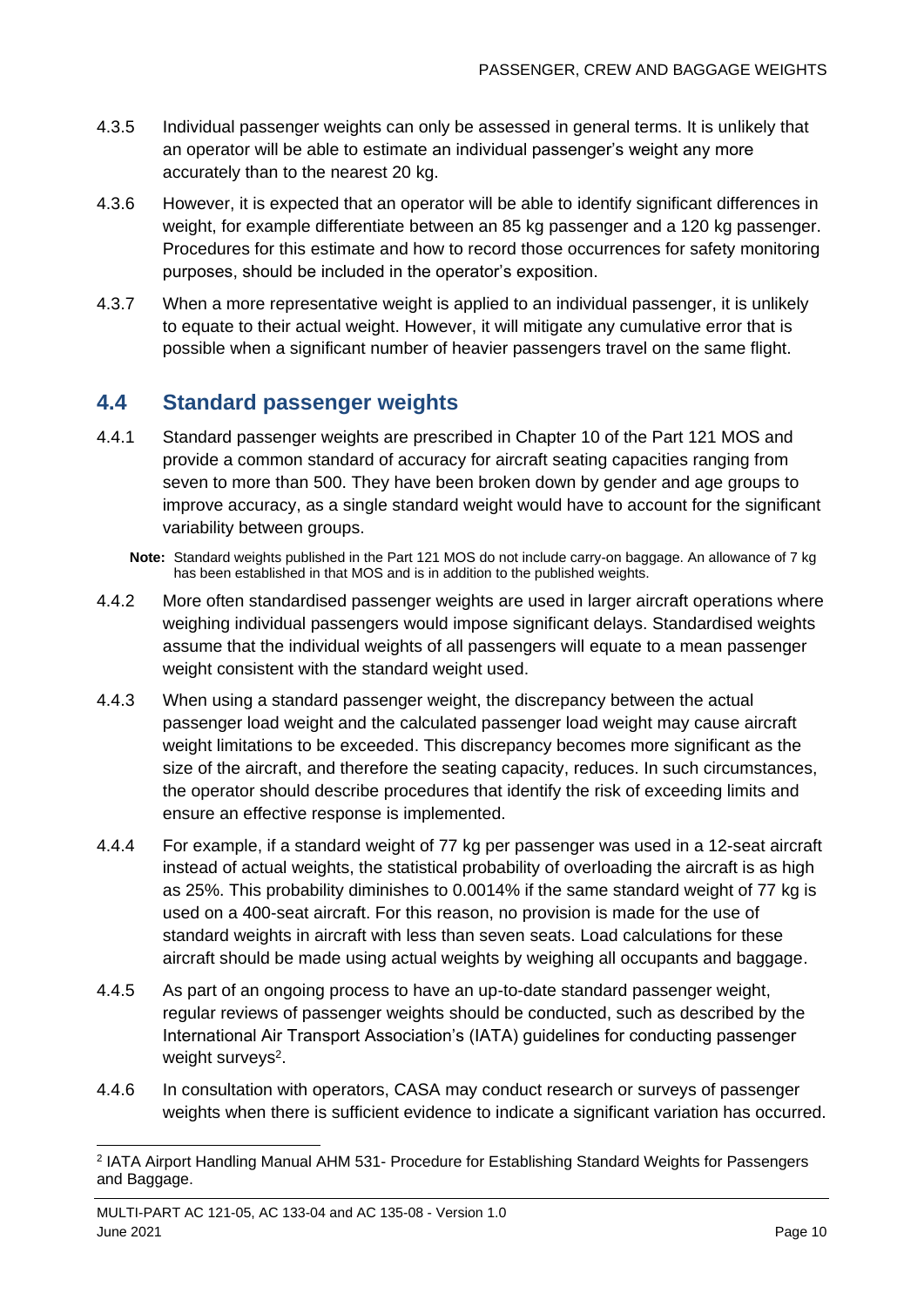This may necessitate an amendment by CASA to the standard weights prescribed by the Part 121 MOS, and operators should monitor and incorporate these changes into their exposition via an effective change management process.

### <span id="page-11-0"></span>**4.5 Determination of revised standard weight values for passengers for smaller aircraft**

- 4.5.1 To ensure that the use of revised standard passenger weight values does not adversely affect operational safety, a statistical analysis should be carried out. On aircraft with a maximum operational passenger seat configuration of six to nine (inclusive), an increment of 8 kg should be added to the standard passenger weight to obtain the revised standard passenger weight values.
- 4.5.2 Revised adult standard weight values should be based on a male to female ratio of 70:30 for all flights. This conservative approach acknowledges that the standard weight of males is greater than females and is aligned with the recommendation of EASA<sup>3</sup>. If an operator wishes to use a different ratio on specific routes or flights then the exposition should describe the supporting data, showing that the alternative male to female ratio is conservative and covers at least 84% of the actual male to female ratios on a sample of at least 100 representative flights.

### <span id="page-11-1"></span>**4.6 Exposition-derived weights**

- 4.6.1 An exposition-derived weight is obtained from the results of a weighing survey program. An operator can develop a procedure to calculate passenger, crew and baggage weights relevant to their operations and include it in their exposition. The foundation of this method, the weighing survey program, relies on statistical analysis of a large sample of passengers, and is therefore more relevant to larger Part 121 operations.
- 4.6.2 While CASA's intention is not to require a standalone approval for an operator to use exposition-derived weights, supporting legislation may not have been implemented prior to the publication of this AC. If that is the case, CASA will support industry by implementing this policy via an exemption or other legislative means prior to the commencement of Part 121.
	- **Note:** It is the intention of CASA to enable an operator to utilise this methodology without requiring specific approval. The legislative mechanism to support this intention will be included in future updates of this AC.
- 4.6.3 Operators that cannot obtain a large enough sample to be able to complete an adequate survey from their own data may use data from:
	- − a CASA or other NAA-sponsored passenger survey
		- or
		- an Australian population weight survey.
- 4.6.4 Alternatively, operators within similar operational environments may wish to pool their resources and conduct a combined survey of their passengers to establish a more reliable survey result that each operator could use for their exposition-derived passenger weight.

<sup>3</sup> Survey on standard weights of passengers and luggage - Final report - R20090095.doc 5 May 2009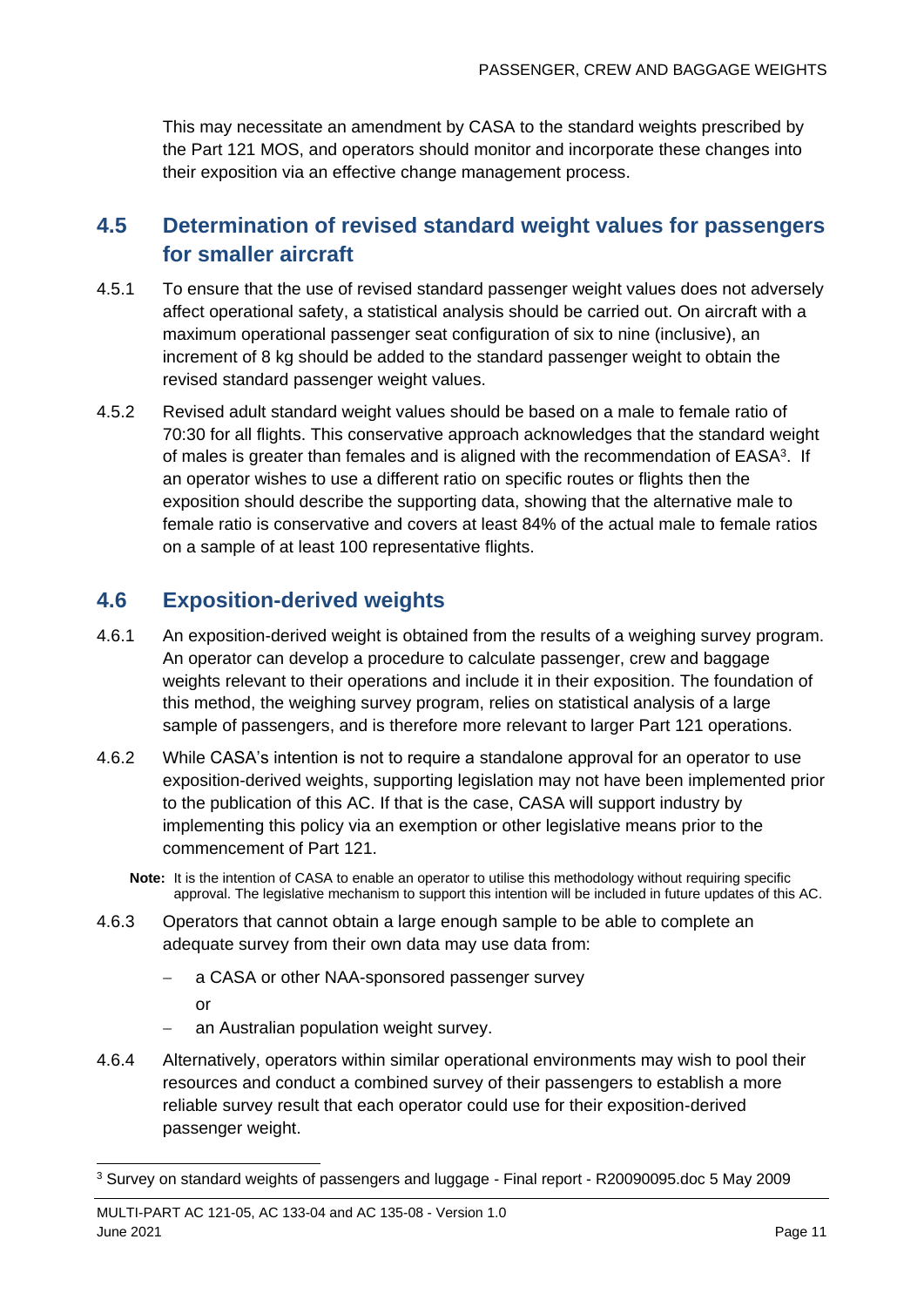4.6.5 Operators must be satisfied that the survey data is representative of the operator's passenger composition before the results of the survey can be used as the operator's exposition-derived weight.

#### **Weighing survey program**

- 4.6.6 An exposition-derived weight may be determined from a survey that is carried out by, or on behalf of, the operator that follows:
	- − the methodology as described in Appendix A.3 of this AC or
	- − other appropriate statistical procedures approved by CASA.
- 4.6.7 The exposition-derived weight will normally be a mean weight established by a passenger survey. To mitigate the risk of cumulative errors the survey program should provide assurance that the resulting mean weight has been obtained using a reliable methodology. Such errors can be caused by the application of an unrepresentative weight to passengers whose real weight is clearly greater than that weight.
- 4.6.8 Each passenger weight survey should be used to generate a weight distribution curve that identifies the spread of passengers across specific weight bands. A bell distribution curve of survey results indicating the number of samples obtained for each specific weight band is useful to show the mean weight relative to the survey population, as well as the extent of extreme sample results.
- 4.6.9 The process for continually monitoring survey results, and the conditions under which a survey-based decision is made, should also be described in the operator's exposition.

#### **Exposition-derived weight review period**

- 4.6.10 Exposition-derived weights should be reviewed on a defined basis to confirm they remain representative of the passengers being carried. For example, after a period of five years, or when random sampling indicates a deviation of 2% from the weight used. Operators should verify that their exposition-derived weights reflect changes in the type of passengers being carried.
- 4.6.11 Operators must ensure that changes to exposition-derived weights resulting from any internal review are incorporated in the exposition via an effective change management process.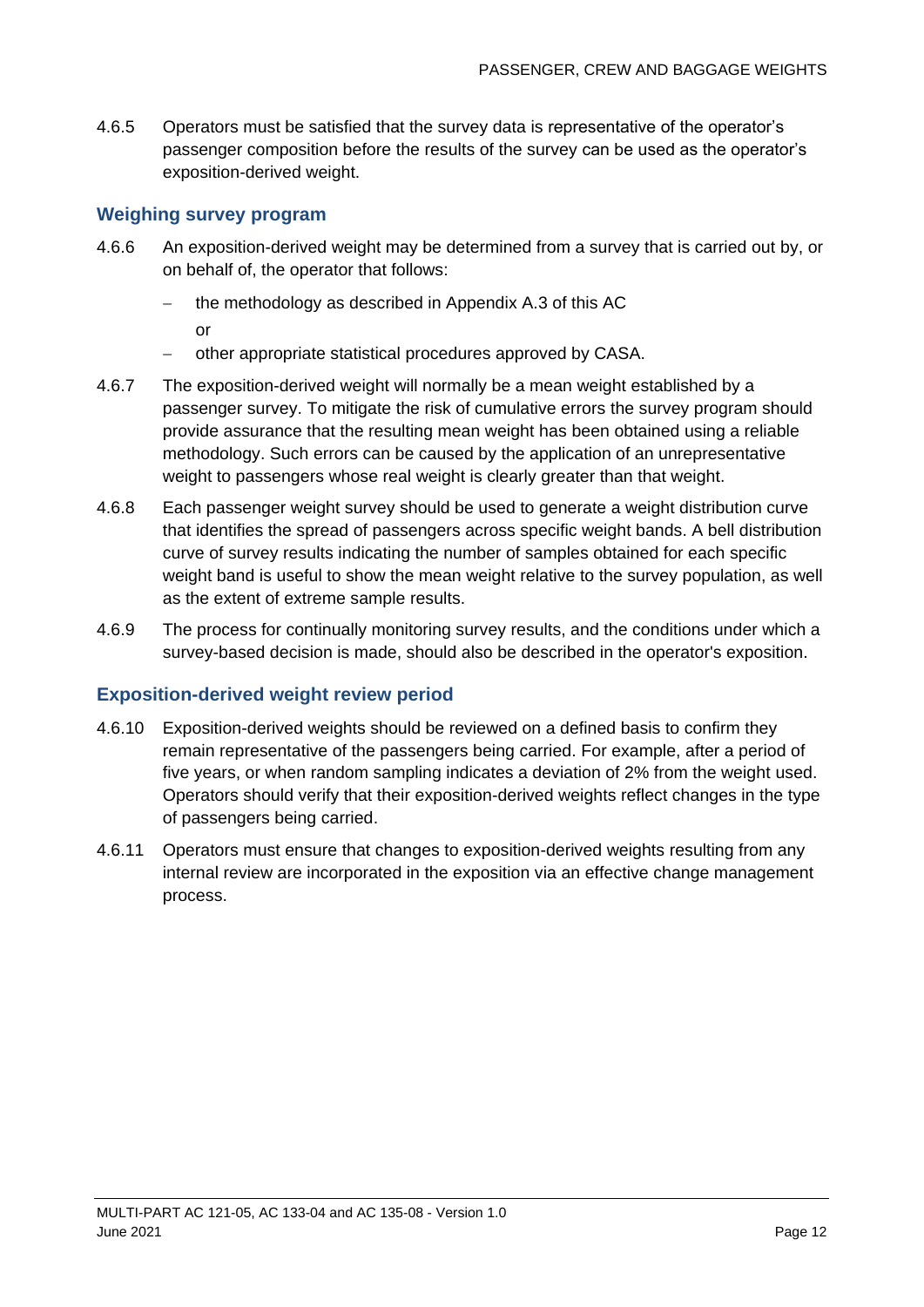# <span id="page-13-0"></span>**5 Baggage weights**

### <span id="page-13-1"></span>**5.1 Distinction between baggage and cargo**

- 5.1.1 The regulations make a distinction between baggage and cargo. Baggage is the personal property of passengers or crew members which will be carried on an aircraft by agreement with the operator.
- 5.1.2 Baggage can be further distinguished into carry-on baggage and checked baggage. Checked baggage should be weighed (except for baggage that is subject to a standard baggage weight under Part 121 of CASR). Carry-on baggage should be accounted for by increasing the standard or exposition-derived weights to allow for the extra weight of the baggage.

### <span id="page-13-2"></span>**5.2 Checked baggage weights**

- 5.2.1 For operations originating within Australia, facilities are available to preserve the current practice of weighing all checked baggage using scales. However, some international flights inbound to Australia may not have facilities available to them to allow the weighing of checked baggage prior to departure. Part 121 operators may use a standard checked baggage weight for international flights originating outside of Australia when actual baggage weights cannot be obtained.
- 5.2.2 Additionally, some carriers may have received trans-ship baggage which has a standardised baggage weight allocated to a group of bags. For these flights, a statistically generated per piece baggage weight described in an operator's exposition may be acceptable. Part 121 operators wishing to use standard baggage weights in such circumstances should describe procedures that ensure the use of standard baggage weights for a particular route will not result in weight and balance limitations of the aircraft being exceeded.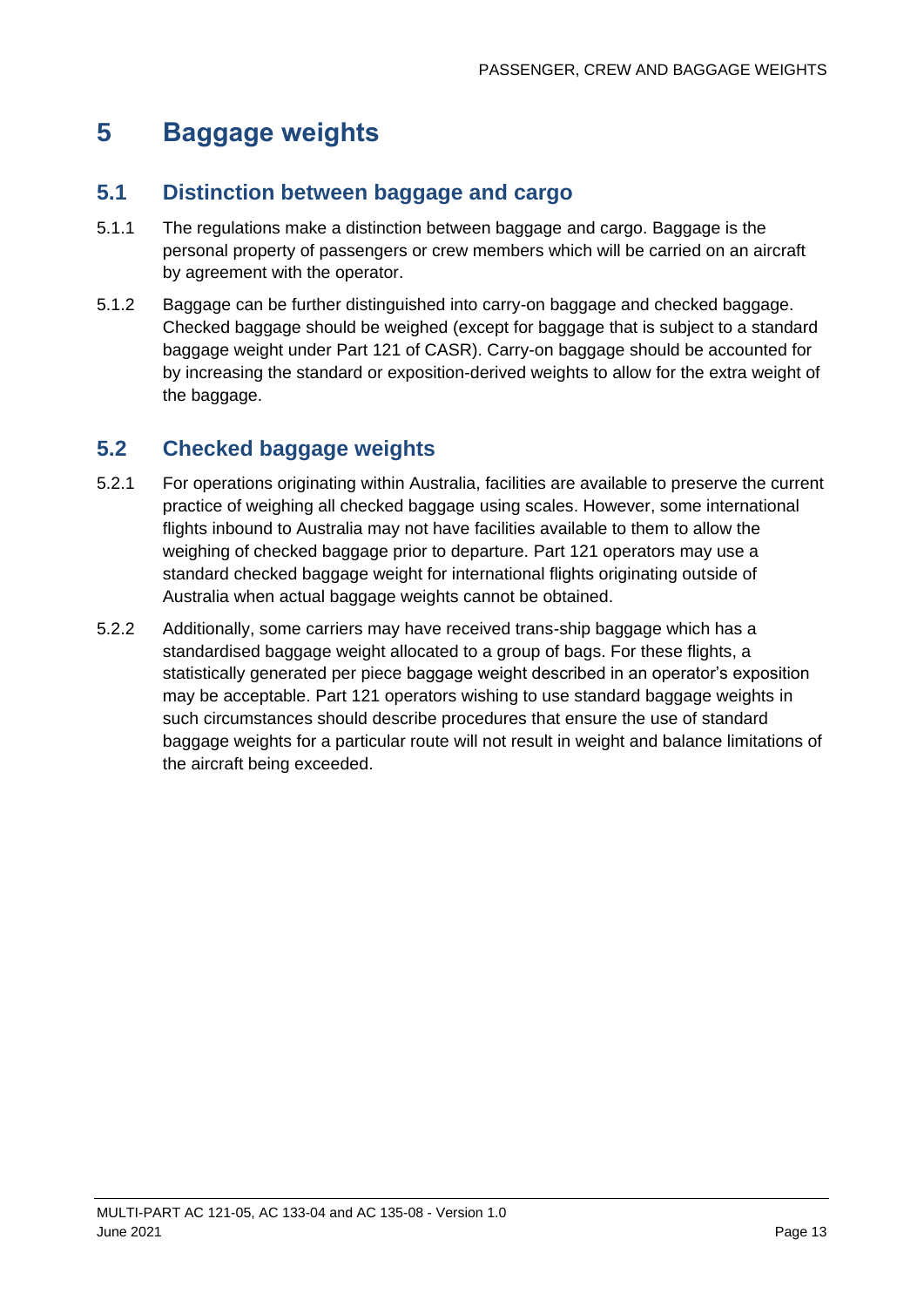# **Appendix A**

# **Exposition-derived weights**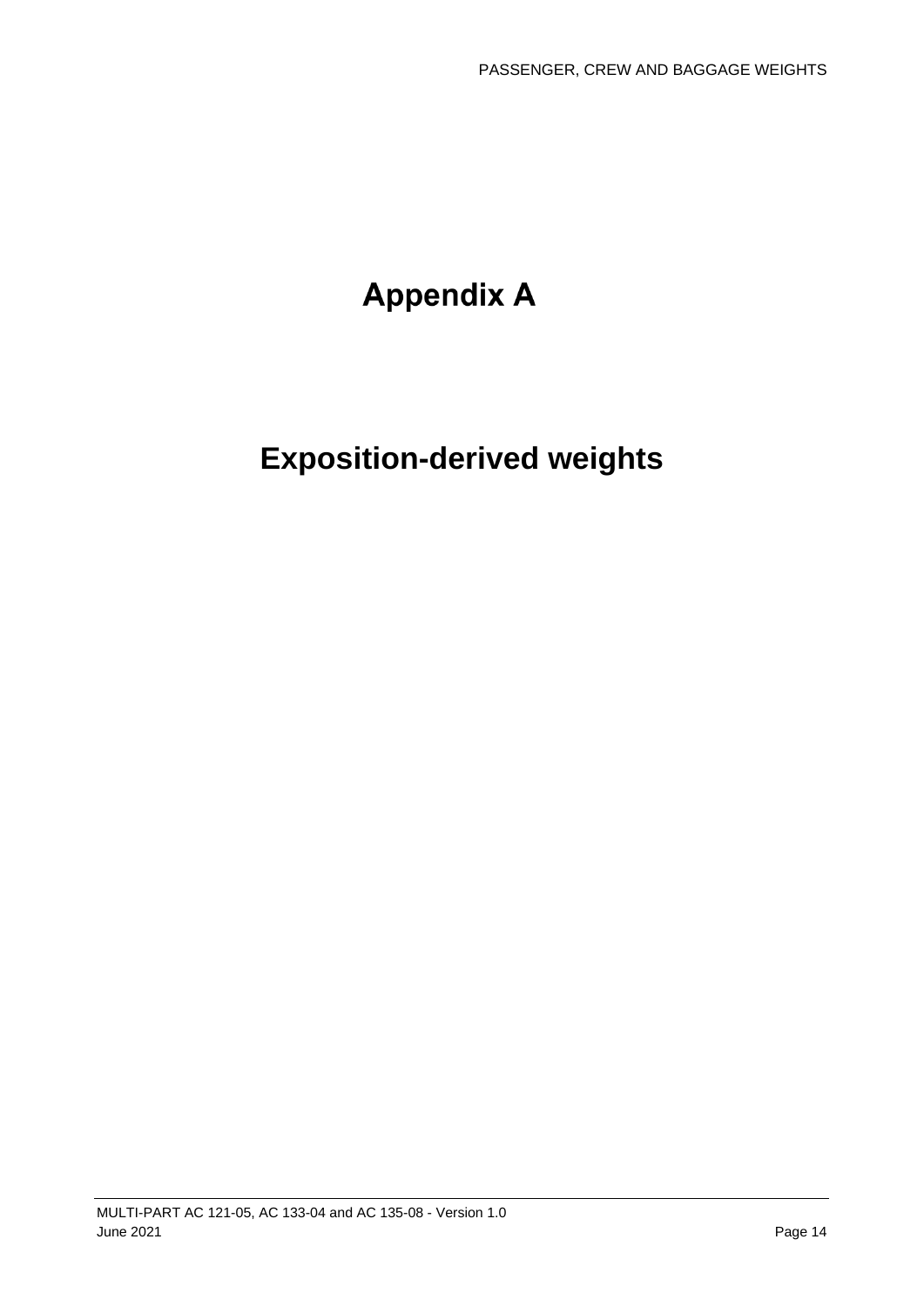### **A.1 Weighing survey program**

The use of data obtained through means other than those described in this Appendix may be submitted in support of an exposition-derived weight. However, CASA will need to be satisfied that the data has been obtained by means it considers satisfactory before the exposition-derived weights are accepted.

The IATA Airport Handling Manual AHM 531 - Procedure for Establishing Standard Weights for Passengers and Baggage is an acceptable means of compliance for establishing an expositionderived weight.

An operator electing to use an exposition-derived weight must adopt a weighing survey program that applies an effective statistical analysis method. The revised standard passenger weight values may only be used in circumstances consistent with those under which the survey was conducted, and for no more than a defined period—usually a maximum of five years. An operator's responsibility to regularly monitor passenger weight values is consistent with the safety management system concept of continual monitoring and improvement.

Potential passenger anxiety about being weighed should be considered and methods employed to protect privacy. To encourage passengers to co-operate in the survey, it is recommended that they be suitably informed about the reasons for being weighed. Assurance should be given that the passenger and their weight will remain totally anonymous in terms of the data recorded.

The choice of scales used during a survey can have an influence on the final survey result. Scale displays should be able to be arranged in such a way that they are only visible to authorised persons. The design of the weighing machine should be such that it does not cause any inconvenience to passengers and airline operations and t that it does conform to relevant occupational safety and health regulations. Scales used in the survey will require current calibration certificates that meet trade and commerce scale standards.

### **A.2 Weighing survey program considerations**

Operators should review the following considerations when designing their procedures for a weighing survey program:

- **Weight sampling method:** the mean weight of passengers and their carry-on baggage must be determined by weighing randomly selected samples (i.e. all passengers must be equally likely to be chosen for weighing).
- **Sample composition:** evidence is required to demonstrate that the sampled passengers are representative of the typical passenger cohort when considering:
	- − the type of operation
	- − the frequency of flights on various routes
	- − gender ratios (refer paragraph 4.5.2 of this AC).
	- − inbound and outbound flights
	- − time of day and time of year (season, school holidays)
	- seating capacity of the aircraft.
- **Sample size:** the survey program must cover the weighing of at least the greater of the following: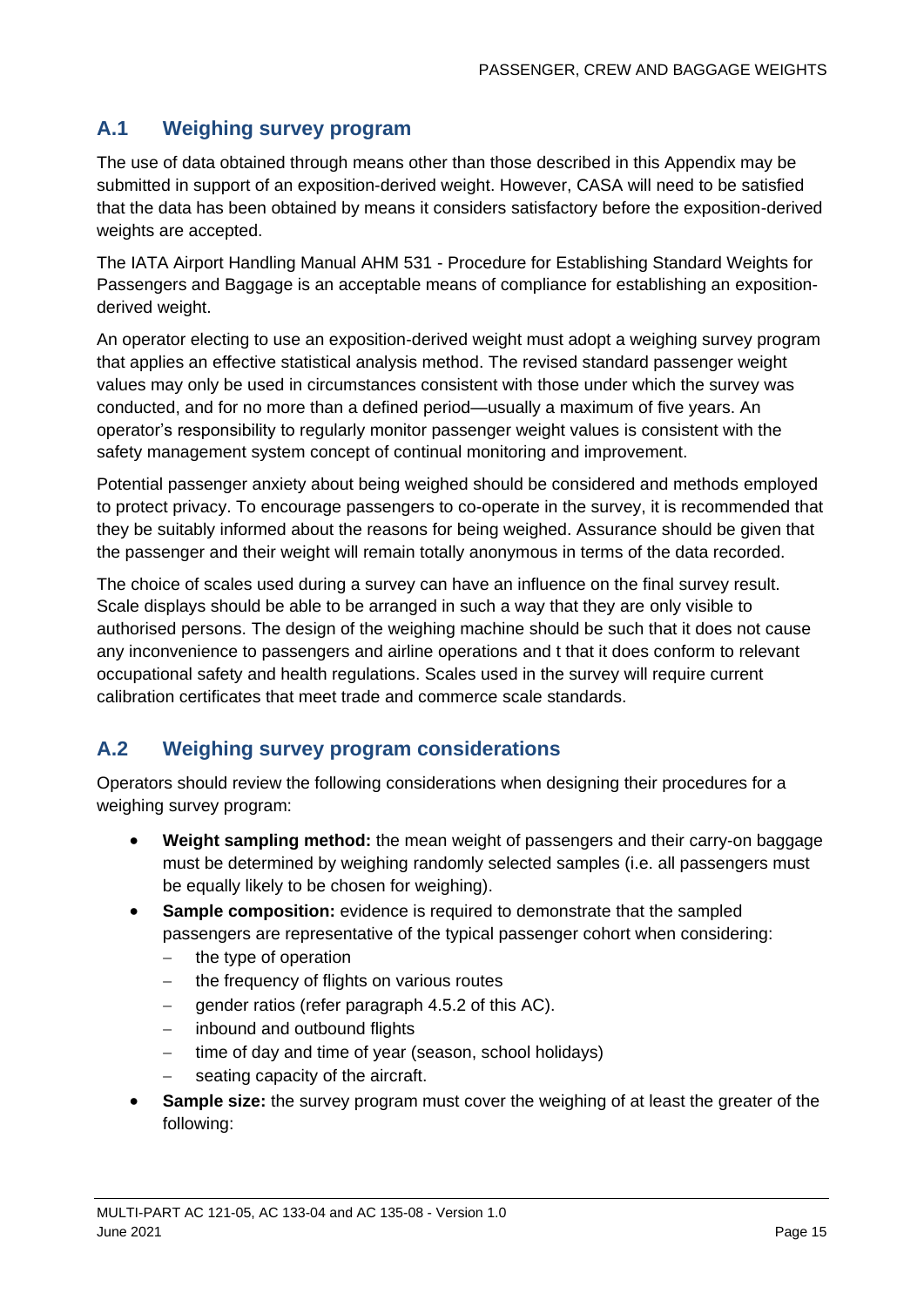- − a number of passengers calculated from an earlier survey or a trial sample, using normal statistical procedures and based on a 2% margin of error (see worked example below)
- a total of 50 multiplied by the maximum operational passenger seat configuration.
- **Passenger weights:** passenger weights must include the weight of any belongings that are carried when entering the aircraft (infants should be weighed together with their accompanying adult) and should include carry-on baggage. If desired, carry-on baggage may be weighed separately and subtracted from the combined passenger/carry-on baggage weight.
- **Weighing location:** the location for weighing passengers should be as close as possible to the aircraft, at a point where a change in passenger weight by disposing of, or acquiring more, personal belongings is unlikely to occur before boarding the aircraft.
- **Weighing machine:** the weighing machine to be used for weighing passengers should have a capacity of at least 150 kg. The weight should be displayed at minimum graduations of 500 g. The weighing machine should be accurate to within 0.5% or 200 g, whichever is greater.
- **Recording of weight values:** survey data should include (but not be limited to) the number of adults, gender ratios, survey location, flight number, rejection ratio, and weight with or without carry-on baggage.

### **A.3 Worked Example**

The following statistical equations may require the input of a suitably qualified person to ensure the calculations are performed correctly. While details of the calculations are included here for completeness, in practice many operators are likely to implement these calculations in a suitable software package such as Microsoft Excel.

To establish a standard passenger weight using a weighing survey program, the following steps can be followed:

- a. Estimate the true values<sup>4</sup> of the standard passenger weight  $(\mu')$  and standard deviation (σ′) using data from a previous or small-scale survey.
- b. Use these estimates to calculate the required sample size (N) for the current weighing survey program, i.e. the number of people to be randomly selected and weighed to determine the exposition-derived weight.
- c. Weigh N randomly-selected passengers, then calculate the mean weight  $(\overline{x})$  and the standard deviation (s).
- d. Calculate the 95% confidence interval for the exposition-derived weight from Step 3.
- e. Check that the margin of error of the 95% confidence interval is within 2%.

<sup>&</sup>lt;sup>4</sup> The true values are the mean passenger weight (μ) and standard deviation (σ) if the weights of every passenger (within the specific operational context) were known.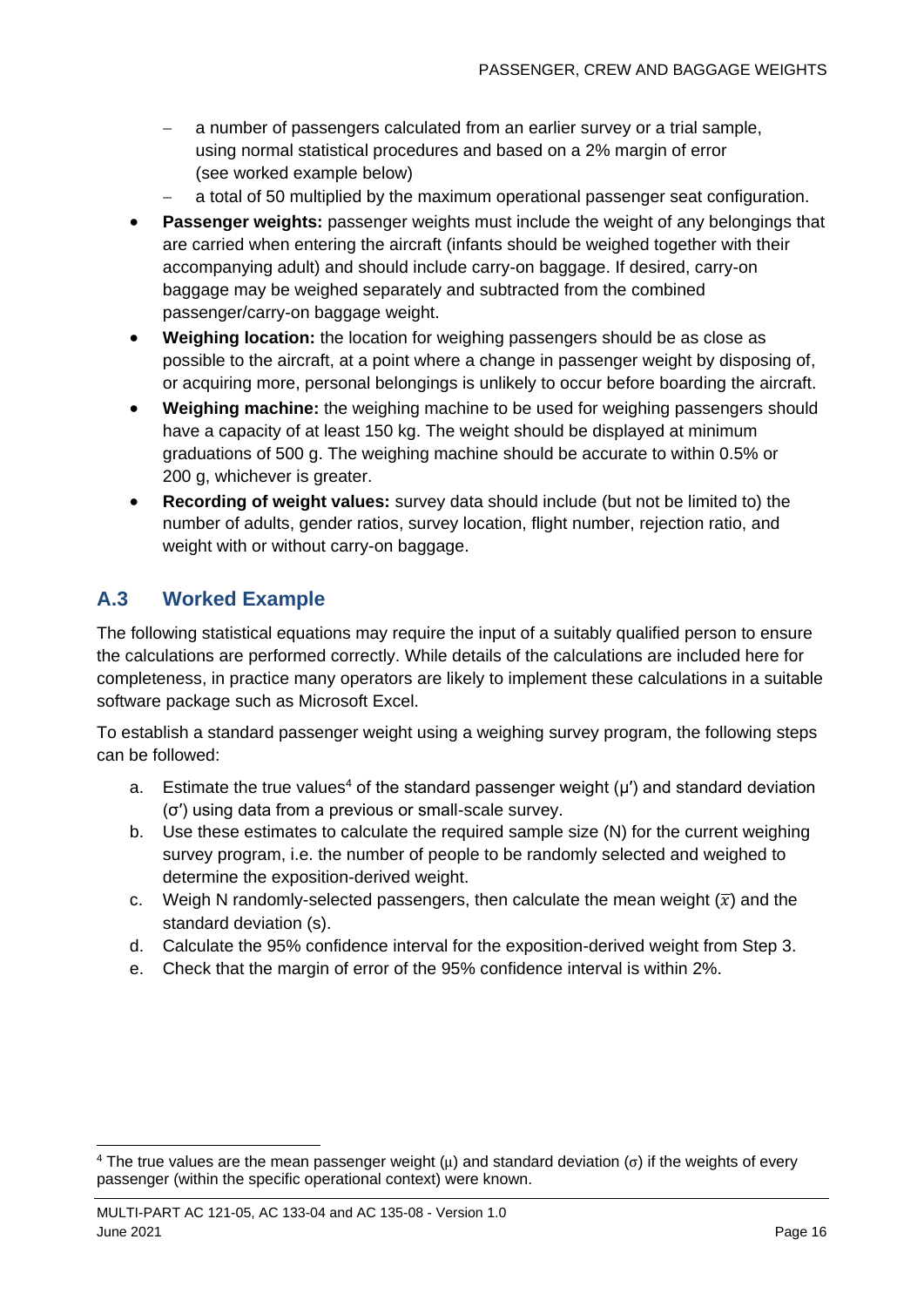#### **Step 1**

If a weighing survey has been conducted previously, then use the values of  $\bar{x}$  and s determined in the most recent survey (see output of Step 3 below). Otherwise, conduct a small-scale survey of approx. 100 randomly selected passengers, and calculate the mean and standard deviation as illustrated below (the figures used in this worked example are entirely fictitious).

| 99.2 | 90.7  | 89.7 | 64.4 | 81.8 | 85.8 | 73.6 | 71.1 | 60.5 | 98.3 | 58.4 | 110.0 | 75.6 | 65.1  | 88.2 |
|------|-------|------|------|------|------|------|------|------|------|------|-------|------|-------|------|
| 69.1 | 94.8  | 52.2 | 79.6 | 52.9 | 74.3 | 64.9 | 69.3 | 58.2 | 65.8 | 61.0 | 91.5  | 84.8 | 98.6  | 95.0 |
| 91.0 | 66.9  | 67.0 | 61.1 | 72.6 | 96.3 | 79.1 | 61.2 | 86.1 | 58.2 | 99.5 | 60.2  | 92.7 | 59.4  | 68.5 |
| 88.9 | 93.8  | 80.1 | 70.4 | 88.4 | 97.1 | 82.8 | 57.2 | 73.2 | 88.2 | 96.3 | 77.5  | 82.4 | 90.8  | 93.2 |
| 93.5 | 82.3  | 94.9 | 71.3 | 58.9 | 67.3 | 98.3 | 96.6 | 82.0 | 59.4 | 54.2 | 87.3  | 89.9 | 121.5 | 85.2 |
| 68.4 | 63.7  | 62.3 | 89.7 | 98.1 | 89.4 | 86.5 | 81.1 | 69.5 | 95.7 | 67.9 | 85.7  | 80.9 | 92.1  | 91.9 |
| 96.7 | 72.8  | 72.7 | 88.5 | 86.7 | 72.1 | 72.2 | 89.0 | 64.5 | 80.0 | 77.6 | 65.4  | 93.5 | 78.8  | 64.1 |
| 68.5 | 105.3 | 93.2 | 73.0 | 58.7 | 97.1 | 98.1 | 83.2 | 82.7 | 93.0 | 56.7 | 64.3  | 56.5 | 98.6  | 67.7 |

There are 120 passenger weights in this table given in kilograms (kg). To calculate the mean, take the sum of all passenger weights and divide by 120:

$$
\mu' = (99.2 + 90.7 + 89.7 + ... + 56.5 + 98.6 + 67.7) \div 120 = 79.5 \text{ kg}
$$

The standard deviation is a little more complicated; the formula is given below, however this calculation is most easily performed using standard functions in Microsoft Excel or similar (see AVERAGE, STDEV):

$$
\sigma' = \sqrt{\frac{\sum_{i}(x_i - \mu')^2}{N - 1}} = \sqrt{\frac{(99.2 - 79.5)^2 + (90.7 - 79.5)^2 + \dots + (67.7 - 79.5)^2}{120 - 1}} = 14.6 \text{ kg}
$$

Note that in this calculation N is the total number of weights, the capital sigma  $(\Sigma_i)$  means add up the terms to the right of the symbol, and  $x_i$  represents each entry in the table.

#### **Step 2**

Next, the values of  $\mu'$  and  $\sigma'$  from Step 1 will be used to calculate the number of passenger weights needed to find the exposition-derived passenger weight (in the formula below, a 2% margin of error is assumed):

$$
N \ge \left(\frac{1.96 \times \sigma' \times 100}{2 \times \mu'}\right)^2 = \left(\frac{1.96 \times 14.6 \times 100}{2 \times 79.5}\right)^2 \approx 323.91
$$

Therefore at least 324 passengers must be weighed to determine the exposition-derived weight.

**Note**: Data used in this example is clustered quite tightly; the number of passenger weights required for a weighing survey program increases with the square of the standard deviation, so in populations that include a wider spread of weights significantly more passengers may need to be weighed.